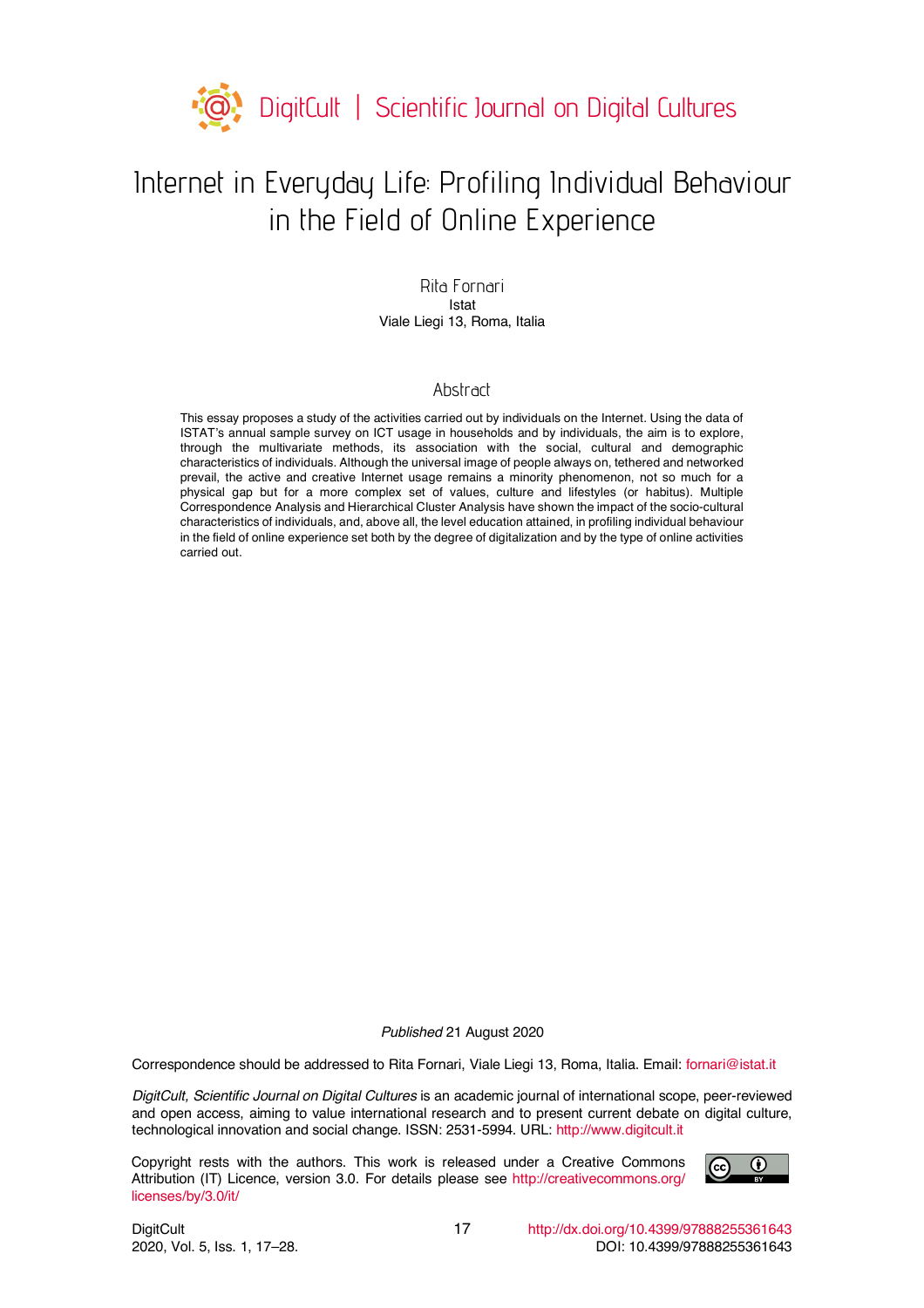# Introduction

Cultural paradigm of the *network society* (Castells 1996) goes more and more strengthening thanks to the diffusion of mobile technologies for online connection. The spread of all these technologies has caged us in a Weberian exoskeleton (Schoered 2018) in which, from the microlevel point of view of every day's routines, one of the main effects is that individuals are more and more *tetheredness* (Turkle 2011) to other people and information. This mediatisation of social interaction within and between institutions and in society at large (Hjarvard 2013) is increasingly redefining the forms of sociality and community, so much to suggest the emergence of a new social operating system, the *network individualism* (Rainie and Wellman 2012), and an increase of ways and opportunities for sociability, working, learning, problem-solving of everyday tasks.

In this scenario, however, several studies show that social gap remains and overlaps the digital one. Scholars confirmed the strong relation between social and digital inequalities, both in physical access (*first-level digital divide*; Di Maggio et al. 2001; Van Dijk 2005) and in the Internet usage (*second-level digital divide*; Zillien and Hargittai 2009; van Deursen and van Dijk 2010; Ragnedda and Muschert 2013; Robinson et al. 2015; Hargittai 2018; Gui and Argentin 2011; Mingo and Bracciale 2018; FUB-ISTAT 2018; Bentivegna and Boccia Artieri 2019).

Furthermore, due to its role in daily life, in work and education, the digital divide can be rightly read also in terms of outcomes (*third-level digital divide*; van Deursen and Helsper 2015; Ragnedda 2017; Ragnedda and Ruiu 2017). Internet usage helps to expand social capital (Rainie and Wellman 2012), facilitates the creation of new pathways for engagement (Hargittai and Shaw 2013). It is associated with earning growth (Di Maggio and Bonikowski 2008). Moreover, activities as info health, e-commerce, e-government, are well estimated for the benefits they give in everyday life (Ragnedda 2017). The use of Internet

"contributes to the lives of many individuals in the economic, social, political, educational, and institutional fields. Common economic outcomes achieved relate to commerce, such as gaining price advantages. Social gains facilitated by Internet use, include increased contact with family, friends, and the creation of new friendships online that continue offline. Furthermore, the Internet facilitates institutional engagement by providing access to up-to-date public information *(… and can help to)* live healthier due to online information" (van Deursen and Helsper 2015).

In any case, this contribution shows controversial aspects. For our work, the main suggestion comes from the sociology of Weber that helps to understand how in the digital age social stratification is reproduced and transformed online; hence, class, status and power are key factors in people's ability to be included in a networked society (Wessels 2013; Blank and Groselj 2015; Ragnedda 2017). Furthermore, following the Bourdieu's legacy, the link between Internet appropriation and the habitus of the individuals clearly appears (López-Sintas et al. 2012; Zillien and Marr 2013; Ragnedda and Muschert 2013). Therefore, the definition of digital capital embraces the financial resources together with skills and motivations (van Dijk 2005) and constitutes

"a secondary form of capital distinct from primary forms of capital such as economic and cultural capital. In this view, a person's stock of digital capital corresponds to the reach, scale, and sophistication of his or her online behavior. It is important to note here that there are particular forms of digital capital which are readily convertible into economic capital, such as programming ability, whereas other kinds of digital capital, such as social media activity, can be converted into social capital, but do not typically make the holder more attractive on the labor market" (Ignatow and Robinson 2017).

This connection places the online activities at the turn between the *second* and the *third-level digital divide*, right because the digital capital is the *set of internalized ability and aptitude* (digital competencies) as well as *externalized resources* (digital technology), accumulated and transferred from one arena to another (Ragnedda and Ruiu 2017; Ragnedda 2018; Ragnedda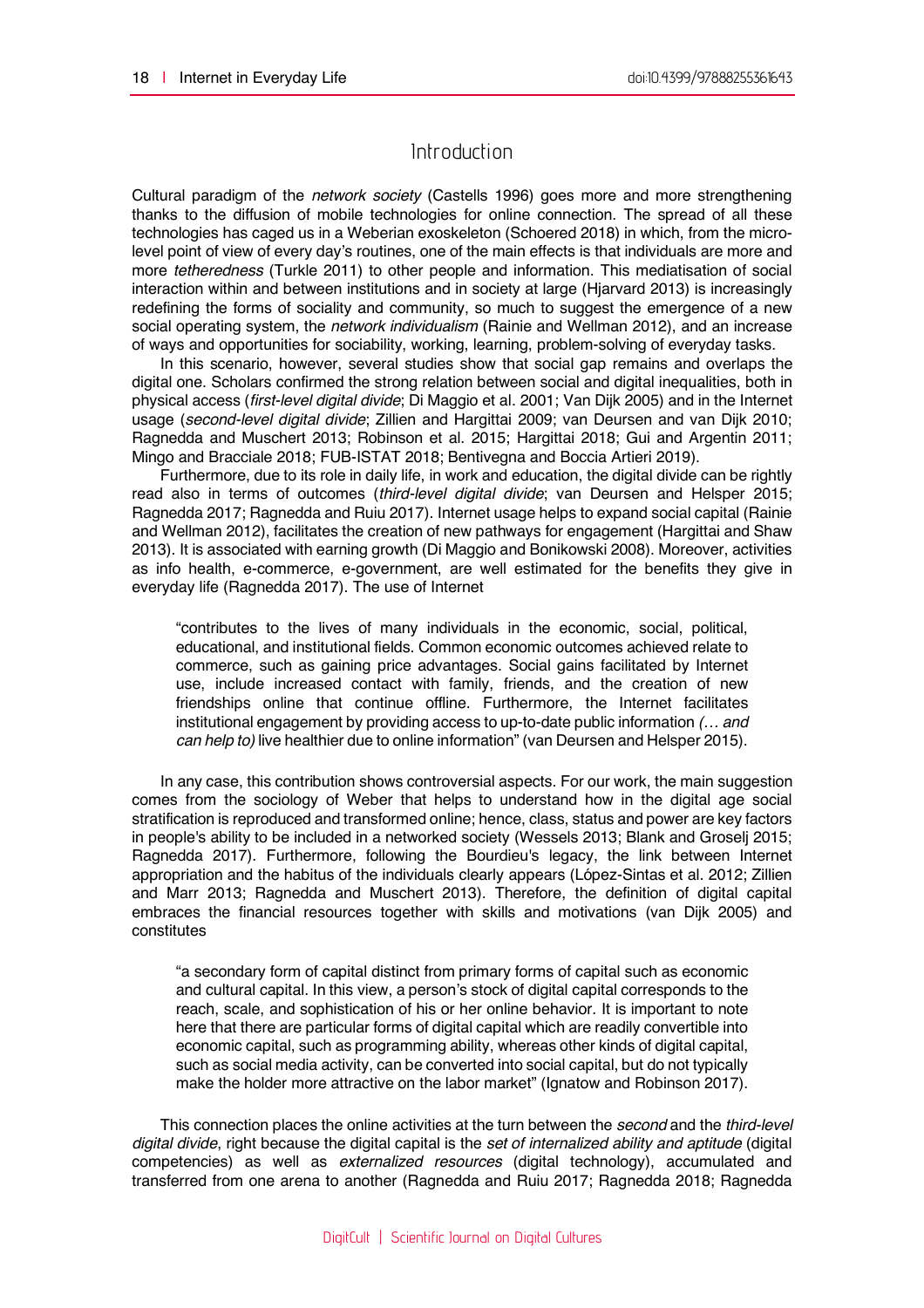$\overline{a}$ 

and Ruiu 2020). To this point of view, the aim of the present study is to describe the characteristics of the online experience of individuals and to analyse the link with social and cultural inequalities.

# The Data on Italian Regular Internet Users

The online activities carried out by individuals, such as seeking information, communication and social networking, e-commerce, and so on, are the focus of the present study. The attention is on the people gone beyond the *first-level digital divide* and, in particular, on the individuals of 6 years old and older who regularly use the Internet (at least once a week in the last three months before the interview). Through the data of the Survey on "ICT usage in households and by individuals"1, the aim is to explore the impact of cultural and social background on Internet usage (*second-level digital divide)*. In according with literature, we hypothesize that, in spite of the prevalence of the idea of people always on, tethered and networked, "serious" use of the Internet, more linked to human needs, as creative use of it, remains a minority phenomenon (van Dijk 2005; Savolainen 2008). This is due not so much to a physical and material gap, but to a more complex set of values, culture and lifestyle (or habitus). Thus, the impact of a high level of educational and professional status is particularly visible for the more expensive activities as much as for the more sophisticated, and less for those of communication or social networking.

In Italy, the proportion of individuals who use the Internet regularly continues to increase even if the share is low in comparison to other European countries (EUROSTAT 2018). In 2016, the share of Regular Internet Users has been of 59.3% of people of 6 years old and older (about 33 million and 900 thousand)2. The use of the Internet is unquestionably a generational issue (see FUB-ISTAT, 2018). In 15 years, despite the generalised increase of access to the Internet, the difference among the generations has remained. Millennials (in 2016 20-34 years old) and youth of the so-called Net Generation (in 2016 15-19 years old) have a higher rate of access that, in 2016, had already exceeded the 80%. The increment seems more significant from 2006 through 2011, coinciding with the spread of smartphones use, tablets and other mobile devices. The spread of these technologies has made possible not only to expand the number of Internet users but also to unhook them from the PC use: until 2011, only about 1% had never used a PC while in 2016 they had already reached the 9%.

# Building the Field of Online Experience Through MCA

We considered 34 activities of the questionnaire of 2016, relative to all the different domains of daily life. To summarize the amount of this information, we used the Multiple Correspondence Analysis (MCA).

This procedure, following the Bourdieu's work, fully expresses the social reality because it thinks in relations (Le Roux and Rouanet 2010). Here, it allowed outlining the structure of space of online activities as a "field of online experience". In the bourdieusian framework, a "field" is a network of relations between social positions determined by the distribution of economic, social, and cultural capital, and it is increasingly used in the digital inequality researches (Ignatow and Robinson 2017). At the same way, from a methodological point of view, the idea of field is in a dialectic relationship with the MCA procedure (Duval 2018) and it can be considered an alternative to 'variable based' accounts of social life that offers the potential for a cross-fertilization with complexity theory and forms of 'descriptive' research (Savage and Silva 2013).

<sup>1</sup> It is part of a European Survey annually collected by the National Statistical Institutes (ISTAT). It is based on EUROSTAT's annual model questionnaires on ICT (Information and Communication Technologies). In Italy, it has a module in the ISTAT Multi-purpose Survey on Households: Aspects of Daily Life and it is conducted on a sample of about 24.000 households and 50.000 individuals. For further information, see:

EUROSTAT: https://ec.europa.eu/eurostat/cache/metadata/en/isoc\_i\_esms.htm ISTAT: https://www.istat.it/en/archive/129934

<sup>&</sup>lt;sup>2</sup> Further data could be found on ISTAT website (https://www.istat.it/it/archivio/236920) and EUROSTAT website (https://ec.europa.eu/eurostat/web/digital-economy-and-society/overview).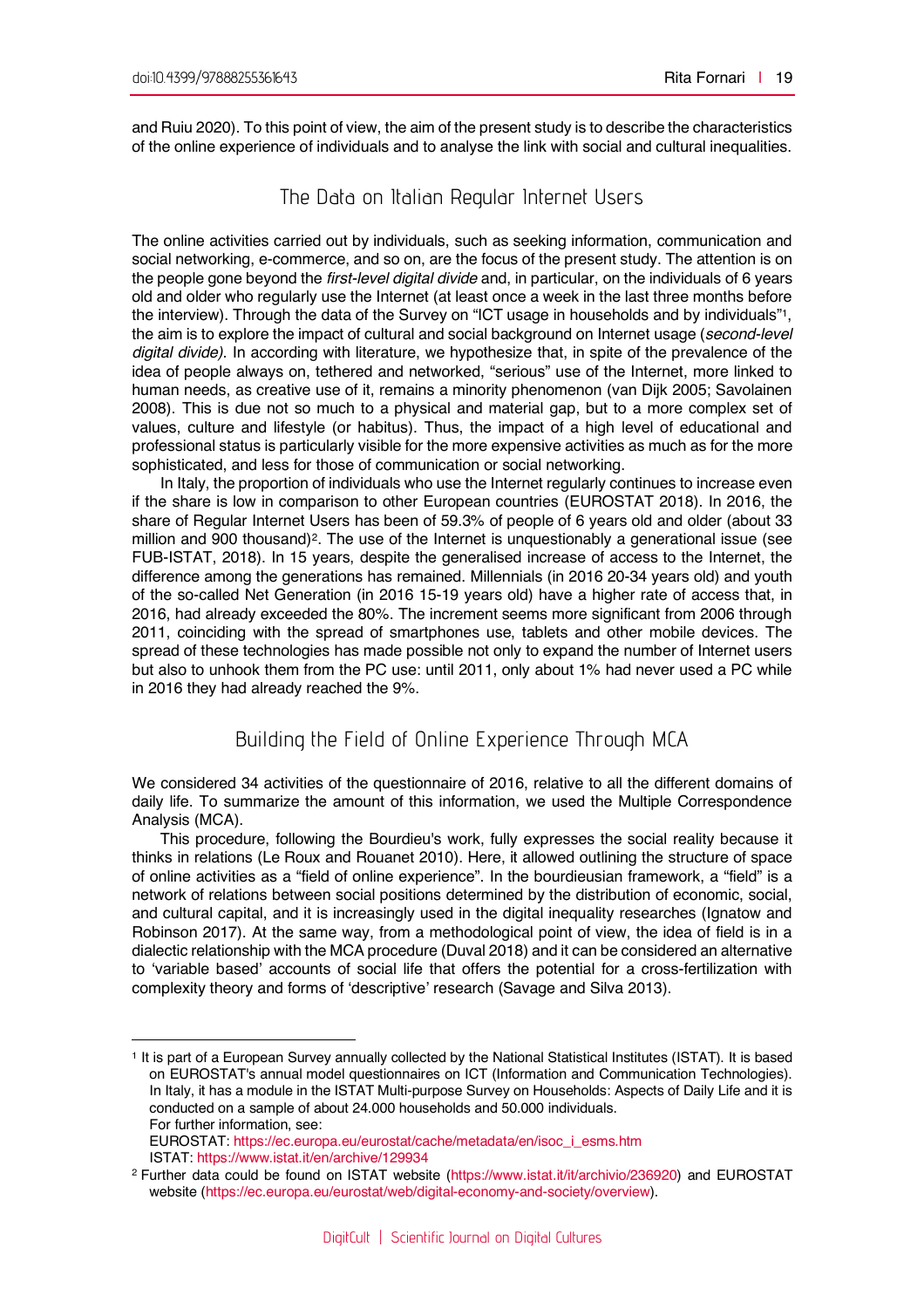$\overline{a}$ 

In our analysis, for each activity, we had two categories-variables corresponding to the binary answer Yes/No to the question "I have used Internet for…?". In summary, the categories are 68 but we used as 'active' variables for the formation of new variables-factors, only those carried out by at least ten per cent of the regular internet users (Figure 1).



**Figure 1.** Label, Description and Share of YES active categories. Source: Elaboration on ISTAT, Aspects of Daily Life, 2016. \* Activity did in the last twelve months.

We used the main socio-demographic information and some about the use of the devices as 'illustrative' variables (in total 59 categories associated): sex; citizenship, age, geographical repartition, educational achievement<sup>3</sup>, occupation<sup>4</sup>, type of home broadband connection, frequency of internet use, pc use, devices used for access.

Through the analysis of the eigenvalues, we extracted the first three factors that reproduce the almost total percentage of corrected inertia5. They are following described.

## Degree and Complexity of Digitalization of Everyday Life (From Null to High)

The first factor separates the 'no' categories of all the activities considered (on the positive side) from the 'yes' (on the negative side). Moreover, the position of these latter on the axis follows a well-defined degree of complexity: from the more generic and easy, as e-mail, chat, wiki (nearest to the centre) to those most specific or exclusive, such as the professional network or reading online (farthest from the centre). The degree of digitalization follows a clear and distinct age curve: lower for kids, then gradually grows, reaching a peak for 20-24 years old, and after that it begins

<sup>&</sup>lt;sup>3</sup> High (university), medium (upper secondary school - "diploma"), and low (low secondary school or less). Education had adjusted according to the birth cohort: for those born before 1952 we consider the upper secondary school as high, the low secondary school as medium and only the elementary school or less as low.

<sup>4</sup> Employed or, for retired, employed in the past, are distinguished in three levels: high (higher professionals and managers), medium (employed), low (workers or other non-professional self-employed), then other categories are unemployed (included never occupied), housewives, students.

<sup>5</sup> We use the Benzécri's formula (1979) to "correct" the percentages of explained variance that take into account the eigenvalues equal or greater than the proportion 1/p (with p as number of variables). In this case, we consider only the first five factors with an eigenvalue higher than  $1/28 = 0.0357$ . For further details see also Fornari, 2019.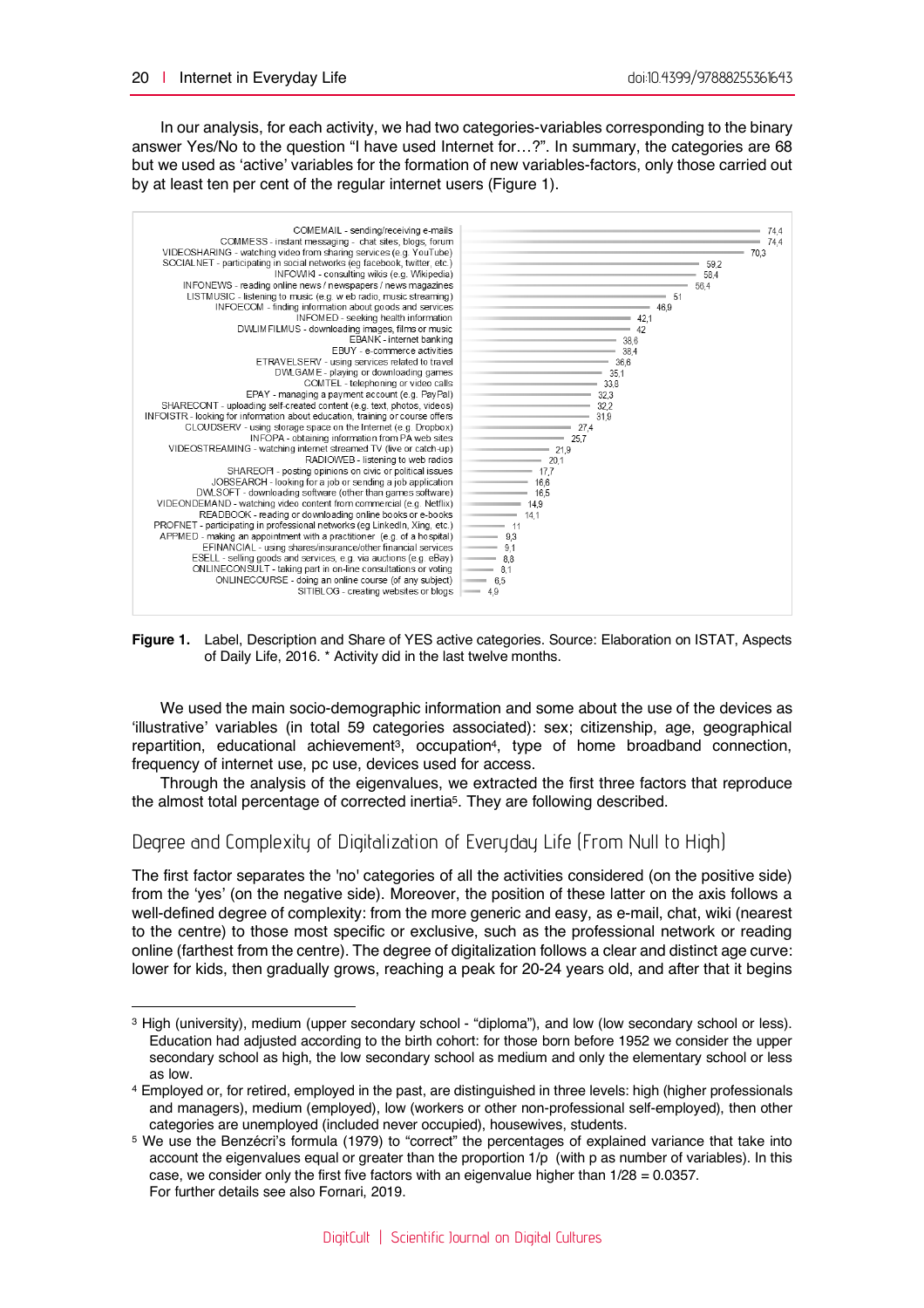to decrease up to the higher age groups. Furthermore, it shows a positive association with both the high education and professional level of individuals.

## Type of Activity: Usefulness/Seriousness vs Communication/Leisure

The second factor distinguishes activities such as email, information seeking, services access (on the positive semi-axis) from those such as chat, social networks and download film (on the negative semi-axis). The illustrative variables show us that also this factor has a specific connotation based on age and educational and professional status: young people and lower status for entertainment and communication activities, older people and high status for information seeking and access to services.

#### Communication vs Leisure Activities

The main contribution to the third factor comes from video streaming (by web TV or on demand services), e-book reading, radio web listening, and software downloading (on the negative semiaxis) and from activities such as social networking, opinion sharing, chatting, and sharing contents (on the positive semi-axis). A low educational and occupational level is associated with leisure activities. This factor is useful also to distinguish the online experience of males and females, with the first group more oriented to leisure, the second one to communication.

In summary, the new factors shape a field of the online experience of everyday life based on the intensity, multiplicity and orientation of the online activities. As mentioned above, how individuals daily use the Net is related to all others own capitals and, at the same time, it constitutes a new capital that reinforces their life chance in multiple spheres. For a better understanding, it is necessary to shift from the macro level of definition of the field of online experience built by the new synthetic factor-variables, to the micro level of clustering individuals into this field.

# Profiling Online Behaviour Through CA

The (ideal) type of digitalization of everyday life previously defined constitutes the start point for the Cluster Analysis (CA). Even if in the literature various suggestions about the typology of Internet users exist, we used a Hierarchical method to let groups emerge from the data<sup>6</sup>. After observing the initial inertia got from the cut of the hierarchical tree and the one obtained after the consolidation7, we chose the partition at seven groups (Table 1). In this way we have a satisfying between/total inertia ratio (0.7595) and a desirable repartition both of within-groups inertia and share of individuals<sup>8</sup>. Only two clusters are unbalanced (the first and the last one), replicating the imbalance of the Italians online experience towards the low-intensity field space: 22% presents a null digitalization of everyday life (cluster 1), while 43.1% low (sum of clusters 2, 3 and 4), 25.4% medium (sum of clusters 5 and 6) and only 9.3% high (cluster 7).

### Disengaged Almost-Users

 $\overline{a}$ 

In cluster 1 none of the activities selected emerges as characteristic; people do, on average, only 3 in the 34 of selected activities. In this group, there are individuals who belong to the two tails of age curve line: about a third of individuals of 55-69 years old, over the 40% of 70 years old and older and the 58.6% of 6-9 years old. This cluster also includes a quarter of residents in the South and just under a third of residents with foreign citizenship. The group is characterized for a large presence of housewives (41.6%) and by an increasing percentage of people with a low education

<sup>6</sup> The hierarchy is represented by a dendrogram diagram, which is indexed by the gain of within-inertia (the

homogeneity of a cluster) (Husson et al. 2010).<br>7 In the Software SPAD, once defined the number of the clusters by the hierarchical tree, individuals are repositioned and finally retained.

<sup>8</sup> Considering seven clusters, a perfect repartition of within-groups inertia and redistribution of cases should be 1/7\*100=14.3%.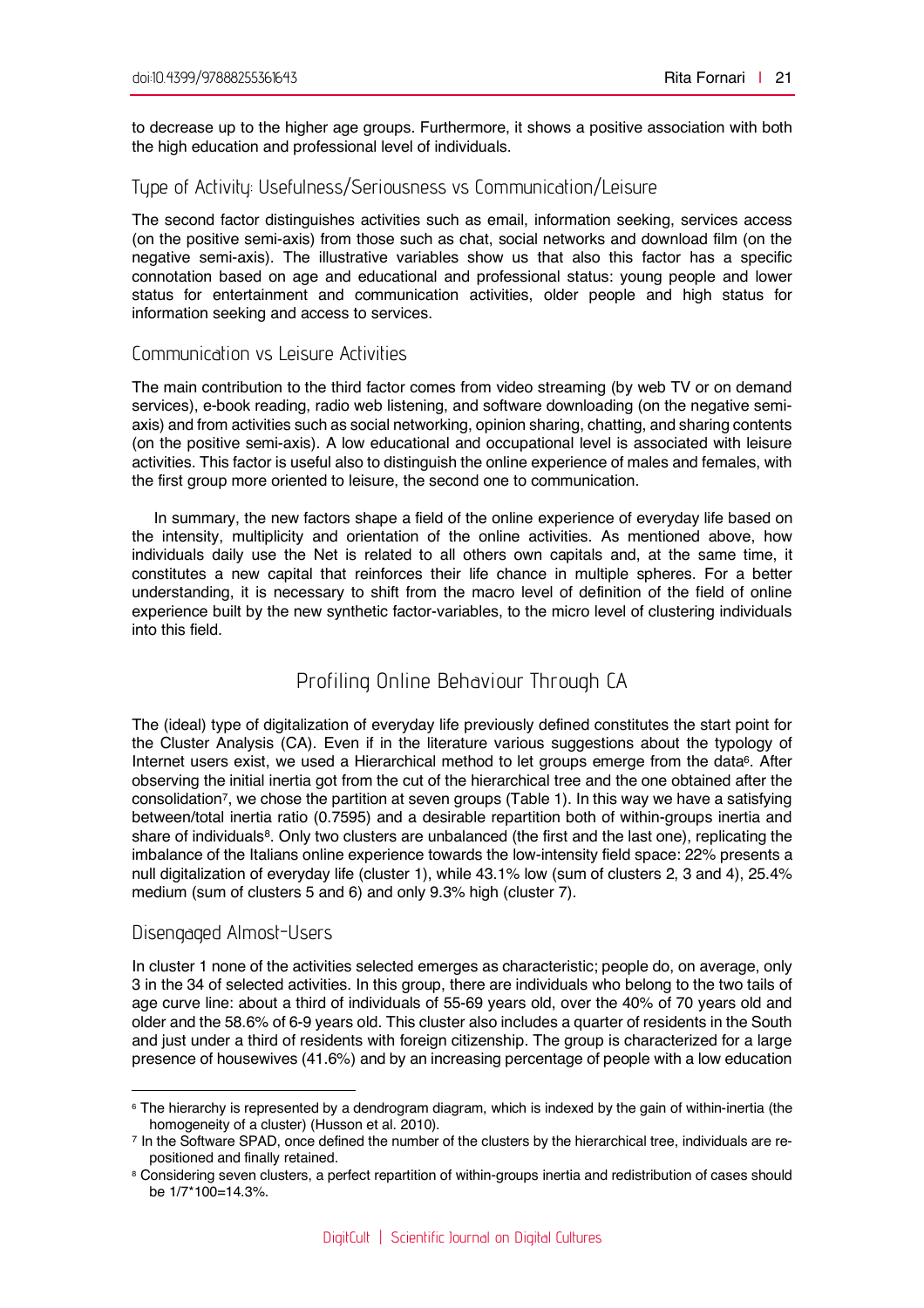and professional level as we move towards older groups of age; for the 70 years old and more, people with a medium level of (past) occupation and of education are over-represented. This group shows a detachment from digital technologies: 29.5% of them do not have fixed broadband at home, among these ones the 46.7% do not use the Internet every day and the 47.2% never used a PC.

## Focused Weak-Users

Three groups have a low degree of digitalization, with an average of 10 activities done at most, and with a specific orientation.

Cluster 2 has an orientation toward playing or downloading games (29.1% of those who use them is here), listening to music (20.6%), watching video content from sharing services (e.g. YouTube; 18.5%) and the download of images, films or music (21.1%). This group includes 60.2% of 10-14 years old and 33.5% of 15-19-year-olds, but also the 39.4% of 6-9 years old. As seen for the less active people, the southern residents and foreign citizenship residents are above the average (respectively about 20% and 28%). At the same way, the share of people who never use the PC is notable (28.2%).

Cluster 3 has an orientation toward social networks, chat, email, video sharing (e.g. on YouTube), Wikipedia, uploading photos, music. It occupies the central space defined by the first and second factor, and it is the most defined by the third one. The illustrative variables show a more representation of women, of young people aged 25-34 and adults 35-49, of people with a low level of occupation.

Cluster 4 has an orientation toward basic utilities such as Internet banking, email, search for information on goods and services, public administration, health and news. It includes about a fifth of adults of 45-59 years old and about a third of those of 60 years old and older. They are mostly northern residents and have a medium or high level of education and profession (even the older groups of age). They are regular users of the PC and show a preference for accessing the Internet by it and less by the smartphone.

### Focused Strong-Users

Two in the three clusters positioned in the other side of the online experience field are at a medium degree of digitalization, in which people carry out a more extensive, sophisticated range of activities (mean at least of 15), and show a capacity to use all mobile devices. They have a specific orientation too.

Cluster 5 has an orientation to all leisure activities (e.g. game, video, music, games, movies, and radio) and all communication and sharing activities (e.g. messaging, wiki, social networks, and cloud services). In this group, there is a conspicuous presence of teenager of 15-19 years old (34.3%) and youth of 20-34 (17.8%). About the latter, moreover, we observe the prevalence of those who are still students (1 in 4 are in this group). As all clusters with medium-high level of digitalization, they are online every day with multiple devices.

Cluster 6 has an orientation to usefulness/seriousness. They use all services (e-payment, ecommerce, e-banking, travel service, cloud), seek all info (on goods and services, health, public administration, news, education, wikis) and, even because they are functional to the use of the others, they use the communication activities too. They seem to be less interested in the sphere of gaming. This cluster includes young people and adults until 54 years old. Individuals with northern residents prevail in this group too. The education and professional levels are high or medium (in the group there are about the 30% of young and adult until 54 years old with and high level of education and 25% with high professional level). As the other cluster of serious activities, regular users of PC prevail in this group, but they use the Internet every day through multiple devices.

## Very Internet People (VIP)

Finally yet importantly, cluster 7 holds a high degree and complexity of digitalization of daily life with a mean of 23 activities carried out online in the three months before the interview.

It is defined by those more complex and specific activities such as downloading software, epayment, watching Internet-streamed TV, using storage space, e-commerce, reading or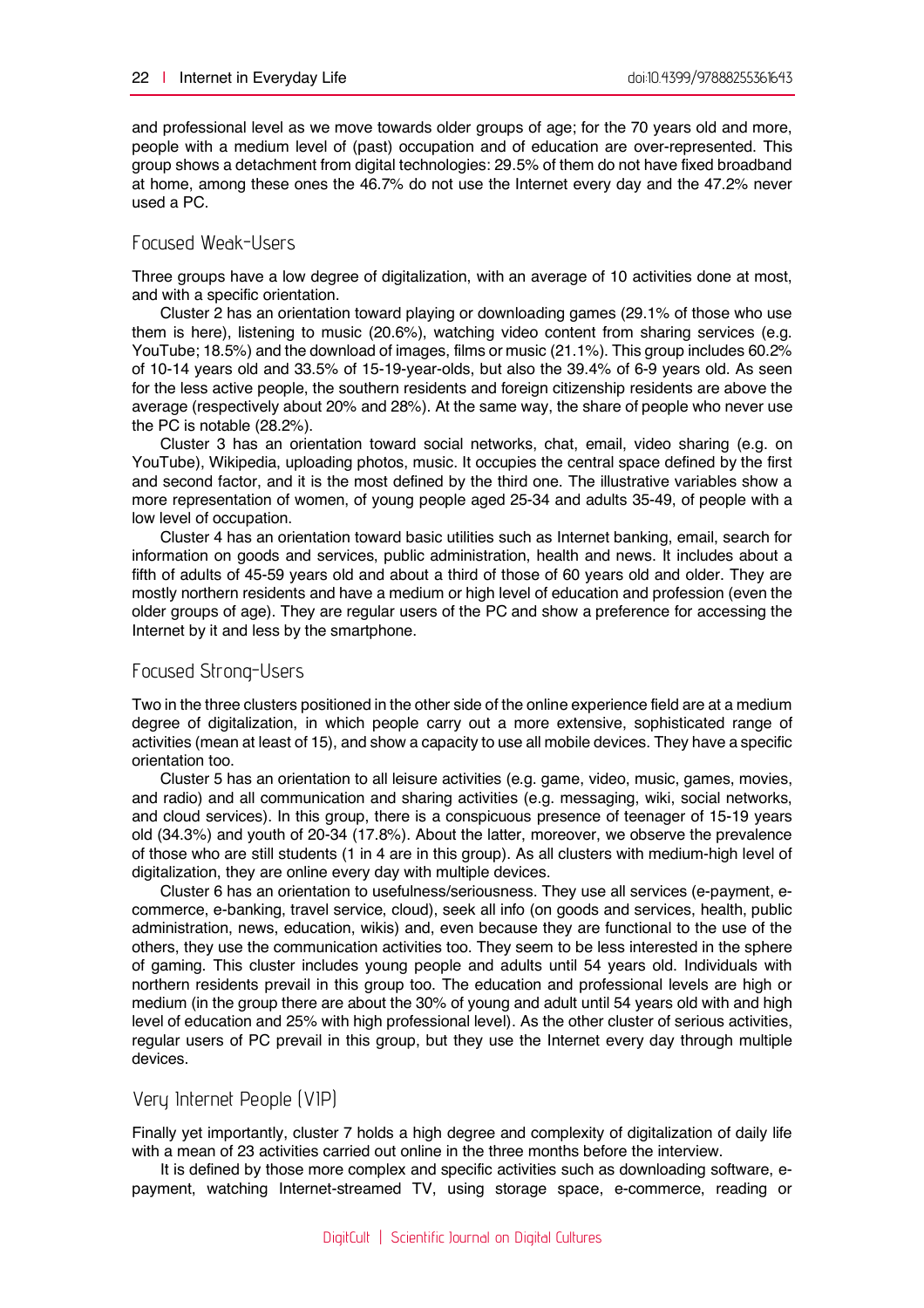downloading online books or e-books, but indeed, in this group are present all YES-categories of each activity considered. For its dimension and its characteristics, we consider it the group of VIPs (*Very Internet People*).

It is the smallest group and it "catches" the generation most connected (almost 1 in 5 of 20- 34 years old is in the group, thus constituting the 45.6% of the group) and the higher status people for each group of age. The presence of males is more relevant (11.7% of males are in this group and only the 6.7% of females; males constitutes the 65.2% of the group) and also the residents in the metropolitan areas of northern or central Italy. They are always online, also thanks to other mobile devices (the 33.3% of those who use them are in this cluster), confirming the positive relation of the frequency and diversity of devices used with skills, variety of usage and outcomes (van Deursen and van Dijk 2019). The online experience of VIPs is indeed "multi": multi-dailyconnected, multi-devices, multi-orientation.

| Table 1. | Clusters of the online experience of Italian regular Internet users of 6 years old and older: |
|----------|-----------------------------------------------------------------------------------------------|
|          | within and between inertia before and after consolidation, distribution of individuals after  |
|          | consolidation. Source: Elaboration on ISTAT, Aspects of Daily Life, 2016.                     |

|                                                 | Inertia                 |                            | Weighted cases<br>(After consolidation) |                 |
|-------------------------------------------------|-------------------------|----------------------------|-----------------------------------------|-----------------|
|                                                 | Initial<br>(tree's cut) | After<br>consolidatio<br>n | %                                       | ın<br>thousands |
| A) Between-groups                               | 0.2565                  | 0.2701                     |                                         |                 |
| B) Within-groups                                |                         |                            |                                         |                 |
| Cluster 1 - No particular online activity       | 0.0228                  | 0.0146                     | 22.0                                    | 7473            |
| Cluster 2 – Online just for game, music, video  | 0.0121                  | 0.0127                     | 15.1                                    | 5136            |
| Cluster 3 – Online just for chat, social, video | 0.0055                  | 0.0104                     | 15.0                                    | 5098            |
| Cluster $4$ – Online just for basic utility     | 0.0096                  | 0.0118                     | 13.0                                    | 4422            |
| Cluster $5 -$ Always online for a wide range of |                         |                            |                                         |                 |
| communication and leisure activities            | 0.0205                  | 0.0118                     | 11.5                                    | 3883            |
| Cluster $6$ – Always online for a wide range of |                         |                            |                                         |                 |
| usefulness/seriousness activities               | 0.0206                  | 0.0136                     | 14.0                                    | 4749            |
| Cluster 7 - Always online doing everything      | 0.0080                  | 0.0105                     | 9.3                                     | 3153            |
| C) Total                                        | 0.3556                  | 0.3556                     | 100                                     | 33915           |
| D) Ratio between-group inertia / total inertia  | 0.7214                  | 0.7595                     |                                         |                 |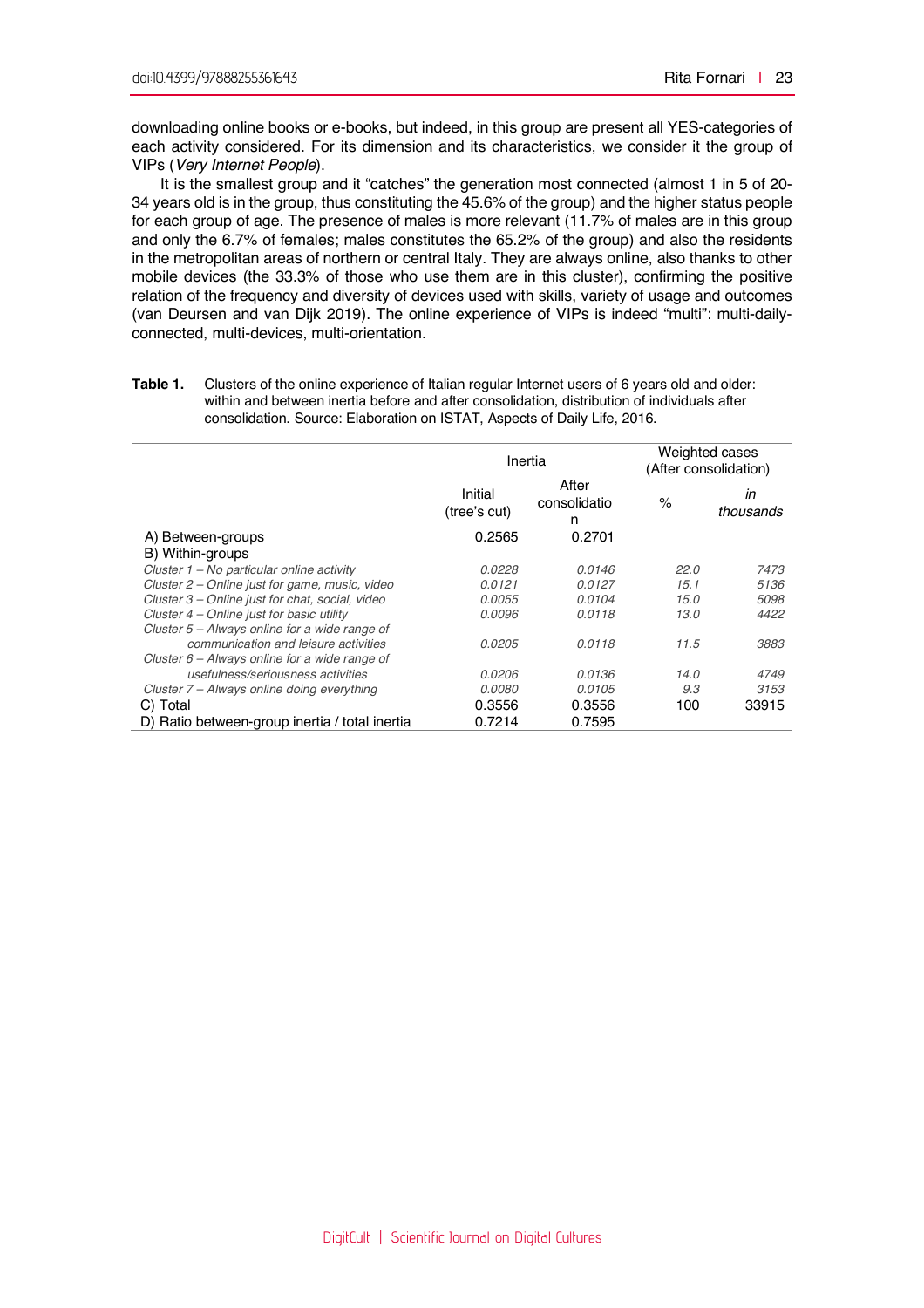

**Figure 2.** Projections of active and illustrative variables and cluster on the first two dimensions of the field of the online experience. Source: Elaboration on ISTAT, Aspects of Daily Life, 2016.

## Discussion and conclusion

#### The State of Digital Divide in Italy

If much has already been said, and just as much is still to be done in our country, to overcome the *first-level digital divide*, the study about the *second* one is still at the centre of the debate and it becomes more evident with the Internet spreading. Moreover, the attention paid to the online experience and the digital capital, as well as on their link to social inequalities, requires the shift of attention also on the *third-level*, about the outcomes in everyday life.

The clusters of regular internet users emerged in the "space of online experience of everyday life" give us an overview on digital divide in Italy.

First, we can see that one in five people is still *at the edge of the first-level*: people of the first group with an online behaviour detached and still very un-oriented. Even if using the Internet at least once a week, they show a profile similar to people who do not use it or use it more rarely.

Second, one in three people shows a behaviour pattern that allows *riding the second-level*  (*focused users*). They do not use the internet just to communicate but also for entertainment, work, or education and so on.

Lastly, less than one in ten (the VIPs) uses the Internet and mobile technologies always and everywhere; they *catch the full positive outcomes of Internet use*. A small group with characteristics well defined: males, young and with high status.

#### Inequalities and Internet Appropriation

The observation of sequence of the seven clusters gives us a sort of Internet appropriation map: a well-defined use, the first step towards gaming, communication or the essential utilities up to extending towards a more and more complex spectrum of activities.

Imaging a trajectory of clusters (in which, of course, the field of online experience should remain as set up here), a first hypothesis regards the *disengaged almost-users.* It is probably that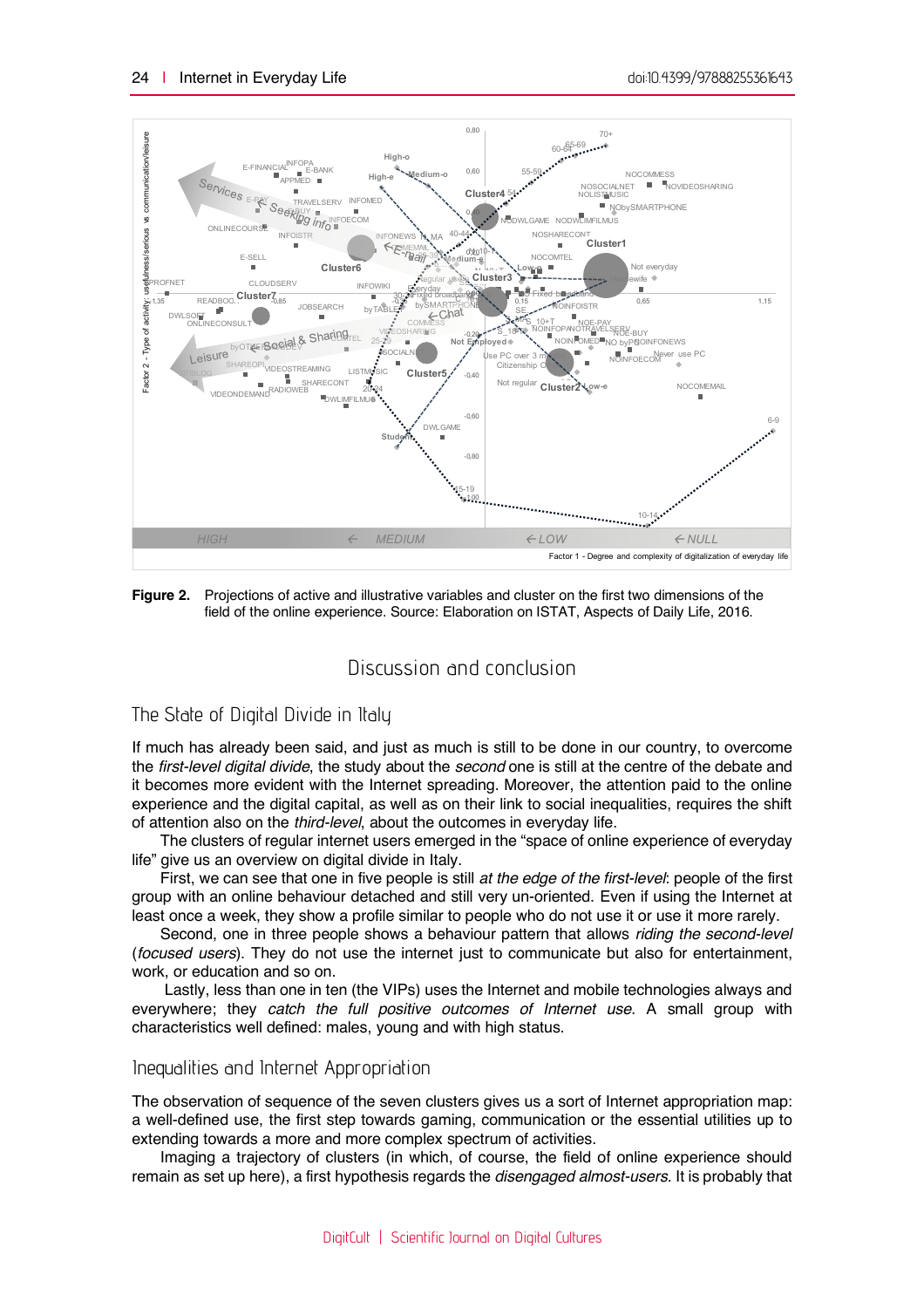the large group of housewives and people with lower education and professional level, now not very active, could gradually move towards the third group, oriented to chats and social media. Kids, on the other hand, probably will earlier develop an orientation to gaming (from which the peer-to-peer communication is increasingly linked).

It results more complicated, instead, imagining the "jump" of the *weak-users* on the other side of the online experience field, as much as the mere shift of *strong-users* into the group of the VIPs. Moreover, even if it happened, a deep concern about the gain already accumulated as digital capital and already well spent in life out of the Net would remain. In our opinion, it is just here that the pre-existing inequalities show their power. This jump or shift requires in fact the ability to "juggle" in the serious activities or to be able to access to material resources like hardware, software and subscriptions (element, the latter, which call back the necessity of the reconfiguration of the first-level divide too; see van Deursen, van Dijk 2019).

#### Inequalities Even in the Most Connected Generations

The analysis show that even if the degree of digitalization follows the course of age and generations, the social inequalities appear even for the most connected ones (Millennial and the Net generation).

For instance, considering people of 15-19 years old, we observe a great difference linked to the type of school. Internet users are 93.5% in the *Liceo*, with a difference of +7.1 points respect to students of the professional schools and of more than +10 points respect to people in the below secondary school or early leavers (accomplished at most the lower secondary education and are not in further education or training).

Similarly, the degree of digitalization (first factor) grows moving towards the highest educational status and from the vocational to the general course of secondary school (*professional*, *technical*, and *Liceo*).

According to the tradition of the critical sociology of education, this link can be read also as the impact of the family background on the full set of motivations, goals, instrument, expectations and so on that affects how people construct their own experience. As it is for the school success, ignore these differences could mean to allow, paraphrasing Bourdieu, *the conversion of the family advantage in personal benefit,* both offline and online.

The same scheme linked to education is visible looking at the choice after secondary school. Considering the young people of 20-24 years old, we can see that the degree of digitalization of those who have completed the secondary school but who are not enrolled in University is much lower than peers who have continued to study (-0.130 against more than -0.380). Likewise, looking at the seven clusters, we see their over-estimation in among weak-users focused on gaming and downloading and an underestimation among Very Internet People.

#### Going Beyond the Positive Outcomes of Internet Use

In conclusion, the link between the social and digital inequalities emerge from the positive everyday online experience as much as from its link with the positive outcomes offline. Even more so, along with the positive impacts of using the Internet, in further research is increasingly urgent to consider the perspectives on the digital divide more oriented to understand the critical sides of the Internet.

Therefore, if online activities can make existence easier, the delegation to the Internet, almost exclusively, of daily life management could have some unexpected effect. In the case of communication, the Internet constitutes a solution for isolation of the elders (ISTAT 2018; ISTAT 2019) but hides possible perverse effects on the same social interaction (Turkle 2016). Another example is the crescent daily harms of Internet use as the virus, misrepresented products, spam, credit card details stole and so on (Blank and Lutz 2016).

Looking at these negative outcomes, even more than for the benefits, the question about if the universality of Internet use can lead to a reduction of inequalities firmly stand. It calls into question the ability of (disadvantaged) people both to protect one's privacy and to extricate oneself from the vast sea of informative contents, true and false, in which we navigate every day. First researches show that educational background remains one of the most important element to control negative outcomes (Scheerder et al. 2019).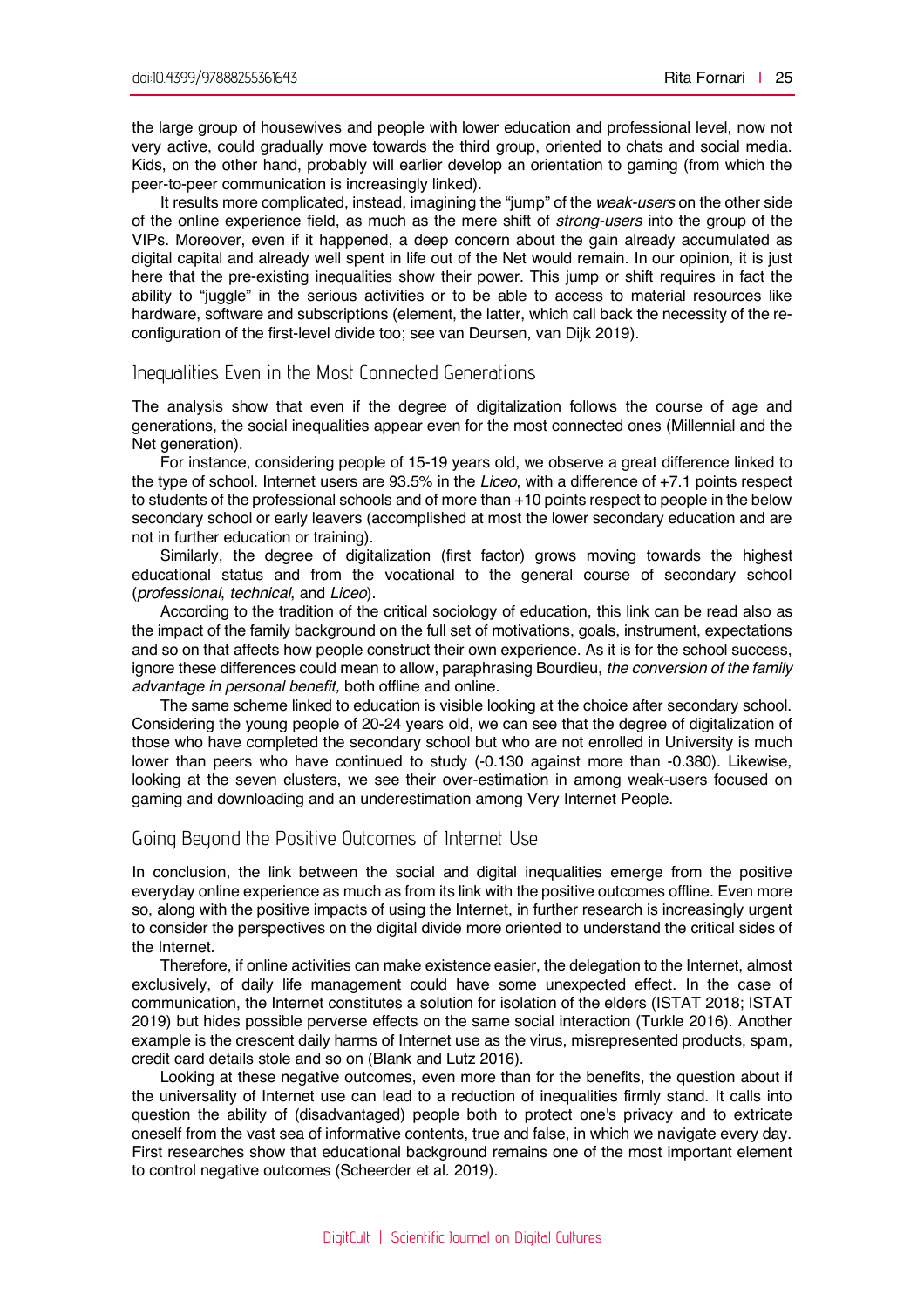After all, the risk we are facing here doesn't seem anymore that of exclusion, but rather the over-exposure and quantification of the self and the consequent "imprisonment" or "pushing" in hetero-direct schemes, both by the market and by politics (let us think about the power of algorithms). If we apply the rule "nothing is lost, nothing is created, everything is transformed" even in social science, we need to follow the shifts through the new digital divides implied in the technological transformations.

## Conflict of Interests

The considerations set out in this text reflect only the authors' thoughts and are not representative of the position of the Organisation of belonging.

## References

- Bentivegna, Sara, and Giovanni Boccia Artieri. *Le teorie delle comunicazioni di massa e la sfida digitale*. Gius. Laterza & Figli Spa, 2019.
- Benzécri, Jean-Paul. "Sur le calcul des taux d'inertie dans l'analyse d'un questionnaire, addendum et erratum à [BIN. MULT.]." *Cahiers de l'Analyse des Données* 4.3 (1979): 377- 378.
- Blank, Grant, and Darja Groselj. "Digital Dividel Examining Internet Use Through a Weberian Lens." *International Journal of Communication* 9 (2015): 21.
- Blank, Grant, and Christoph Lutz. "Benefits and harms from Internet use: A differentiated analysis of Great Britain." *New media & society* 20.2 (2018): 618-640.

Castells, Manuel. *The network society A cross-cultural perspective*. Edward Elgar, 2004.

- DiMaggio, Paul, and Bart Bonikowski. "Make money surfing the web? The impact of Internet use on the earnings of US workers." *American Sociological Review* 73.2 (2008): 227-250.
- Duval, Julien. "Correspondence analysis and Bourdieu's approach to statistics." *The Oxford Handbook of Pierre Bourdieu*. 2018.
- EUROSTAT. "Digital economy and society statistics households and individuals." *Statistics Explained*. 2018.
- Fornari, Rita. "Online Activities: from Social Inequalities to Digital Inequalities and Comeback". PROCEEDINGS of the 1st International Conference of the Journal Scuola Democratica EDUCATION AND POST-DEMOCRACY, Cagliari, Italy, 6-8 June, 2019.
- FUB-ISTAT. *Internet@Italia 2018. Domanda e offerta di servizi online e scenari di digitalizzazione*. 2018.
- Gui, Marco, and Gianluca Argentin. "Digital skills of internet natives: Different forms of digital literacy in a random sample of northern Italian high school students." *New media & society* 13.6 (2011): 963-980.
- Hargittai, Eszter. "The digital reproduction of inequality." *The Inequality Reader*. Routledge, (2018): 660-670. In *Grusky, David. The inequality reader: Contemporary and foundational readings in race, class, and gender.* Routledge, 2018.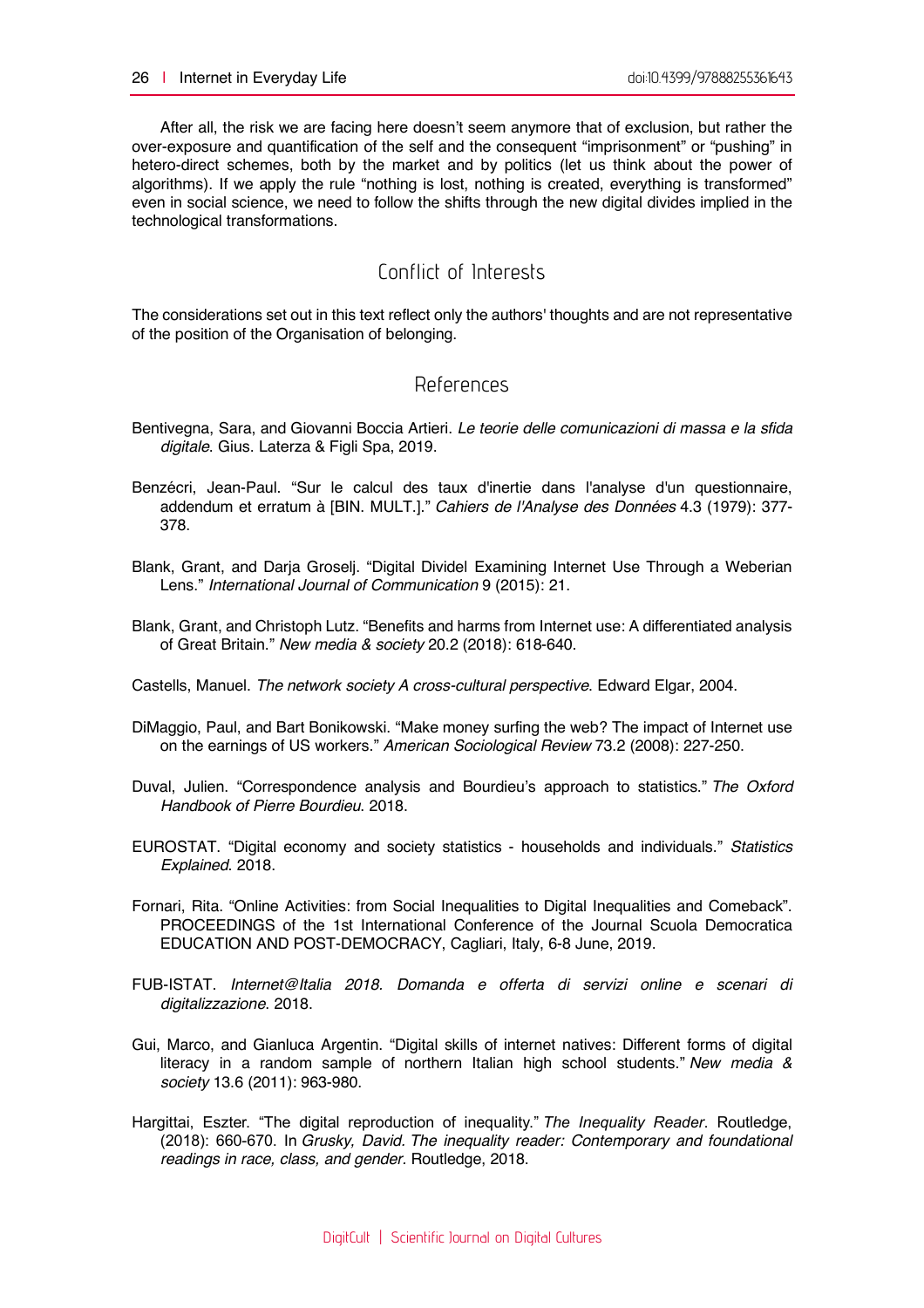Hargittai, Eszter, and Aaron Shaw. "Digitally savvy citizenship: The role of internet skills and engagement in young adults' political participation around the 2008 presidential election." *Journal of Broadcasting & Electronic Media* 57.2 (2013): 115-134.

Hjarvard, Stig Prof. *The mediatization of culture and society*. Routledge, 2013.

- Husson, François, Josse, Julie and Pages, Jérome. "Principal component methods hierarchical clustering - partitional clustering: why would we need to choose for visualizing data?" (2010).
- Ignatow, Gabe, and Laura Robinson. "Pierre Bourdieu: theorizing the digital." *Information, Communication & Society* 20.7 (2017): 950-966.
- ISTAT. *Rapporto annuale 2018. La situazione del paese.* 2019.
- ISTAT. *Rapporto annuale 2019. La situazione del paese.* 2019.
- Le Roux, Brigitte, and Henry Rouanet. *Multiple correspondence analysis*. Vol. 163. Sage, 2010.
- López-Sintas, Jordi, Nela Filimon, and Maria Ercilia García-Álvarez. "A social theory of internet uses based on consumption scale and linkage needs." *Social Science Computer Review* 30.1 (2012): 108-129.
- Mingo, Isabella, and Roberta Bracciale. "The Matthew effect in the Italian digital context: the progressive marginalisation of the 'poor'." *Social Indicators Research* 135.2 (2018): 629-659.
- Ragnedda, Massimo. *The third digital divide: A Weberian approach to digital inequalities*. Routledge, 2017.
- Ragnedda, Massimo. "Conceptualizing digital capital." *Telematics and Informatics* 35.8 (2018): 2366-2375.
- Ragnedda, Massimo, and Maria Laura Ruiu. "Social capital and the three levels of digital divide." *Theorizing digital divides*. Routledge, 2017. 27-40.
- Ragnedda, Massimo, and Maria Laura Ruiu. *Digital Capital: A Bourdieusian Perspective on the Digital Divide*. Emerald Group Publishing, 2020.
- Ragnedda, Massimo, and Glenn W. Muschert, eds. *The digital divide: The Internet and social inequality in international perspective*. Routledge, 2013.
- Rainie, Harrison, and Barry Wellman. *Networked: The new social operating system*. Vol. 419. Cambridge, MA: Mit Press, 2012.
- Robinson, Laura, et al. "Digital inequalities and why they matter." *Information, communication & society* 18.5 (2015): 569-582.
- Savage, Mike, and Elizabeth B. Silva. "Field analysis in cultural sociology." *Cultural Sociology* 7.2 (2013): 111-126.
- Savolainen, Reijo. *Everyday information practices: a social phenomenological perspective*. Scarecrow Press, 2008.